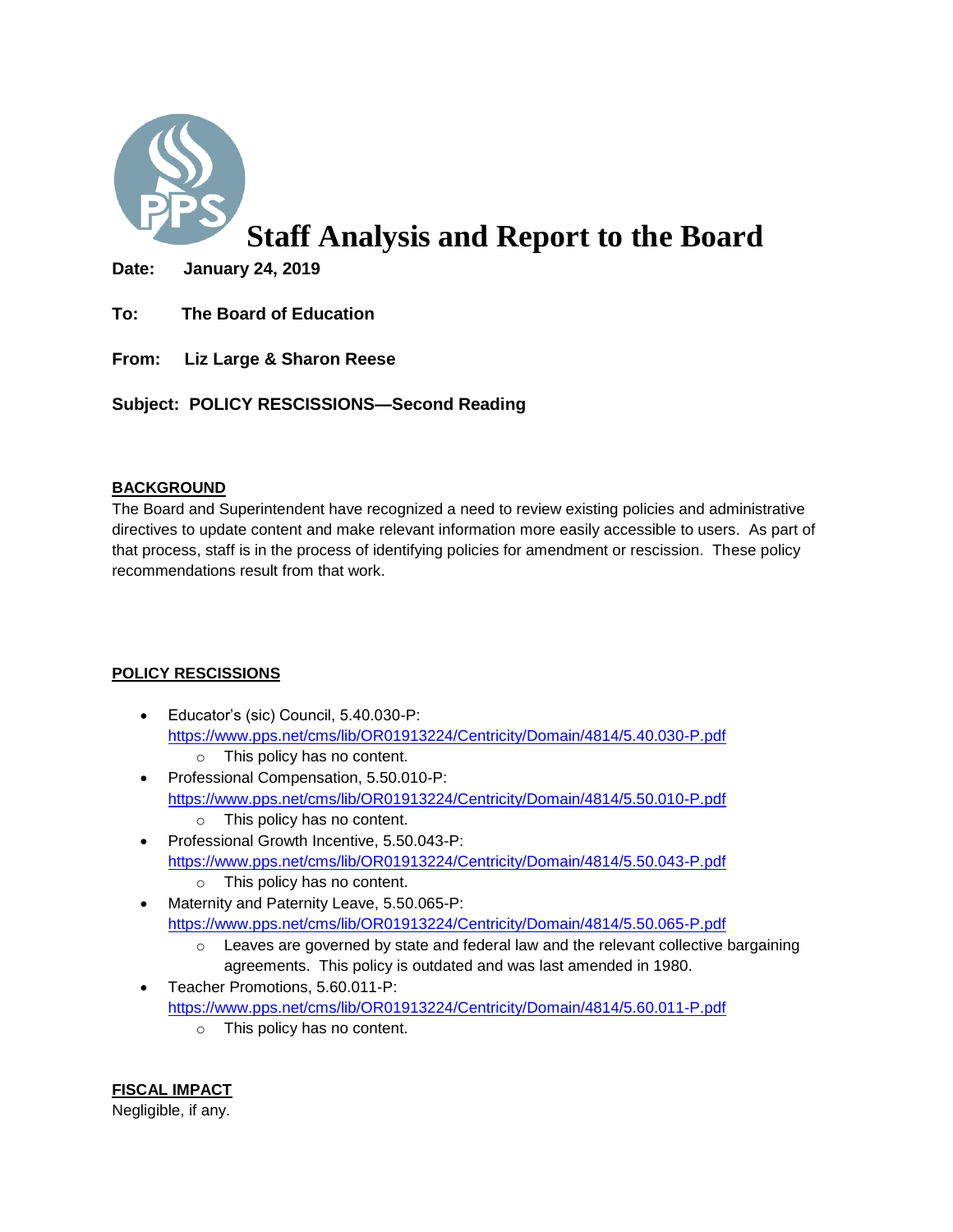## **COMMUNITY ENGAGEMENT (IF APPLICABLE)**

These have been noticed on the public agenda of the Policy & Governance Committee. These policies had a First Reading on January 8, 2019. After 21 days for public comments, no public comments have been received.

### **TIMELINE FOR IMPLEMENTATION/EVALUATION**

Nothing to implement if rescinded.

## **BOARD OPTIONS WITH ANALYSIS**

If these policies are left in place, they will leave inapplicable, outdated, and/or unnecessary policies in place.

## **STAFF RECOMMENDATION**

Staff recommends rescinding each of these policies.

**I have reviewed this staff report and concur with the recommendation to the Board.**

**<u>(Coverance Cubinary 24, 2019</u>** January 24, 2019

Guadalupe Guerrero **Date Superintendent Portland Public Schools**